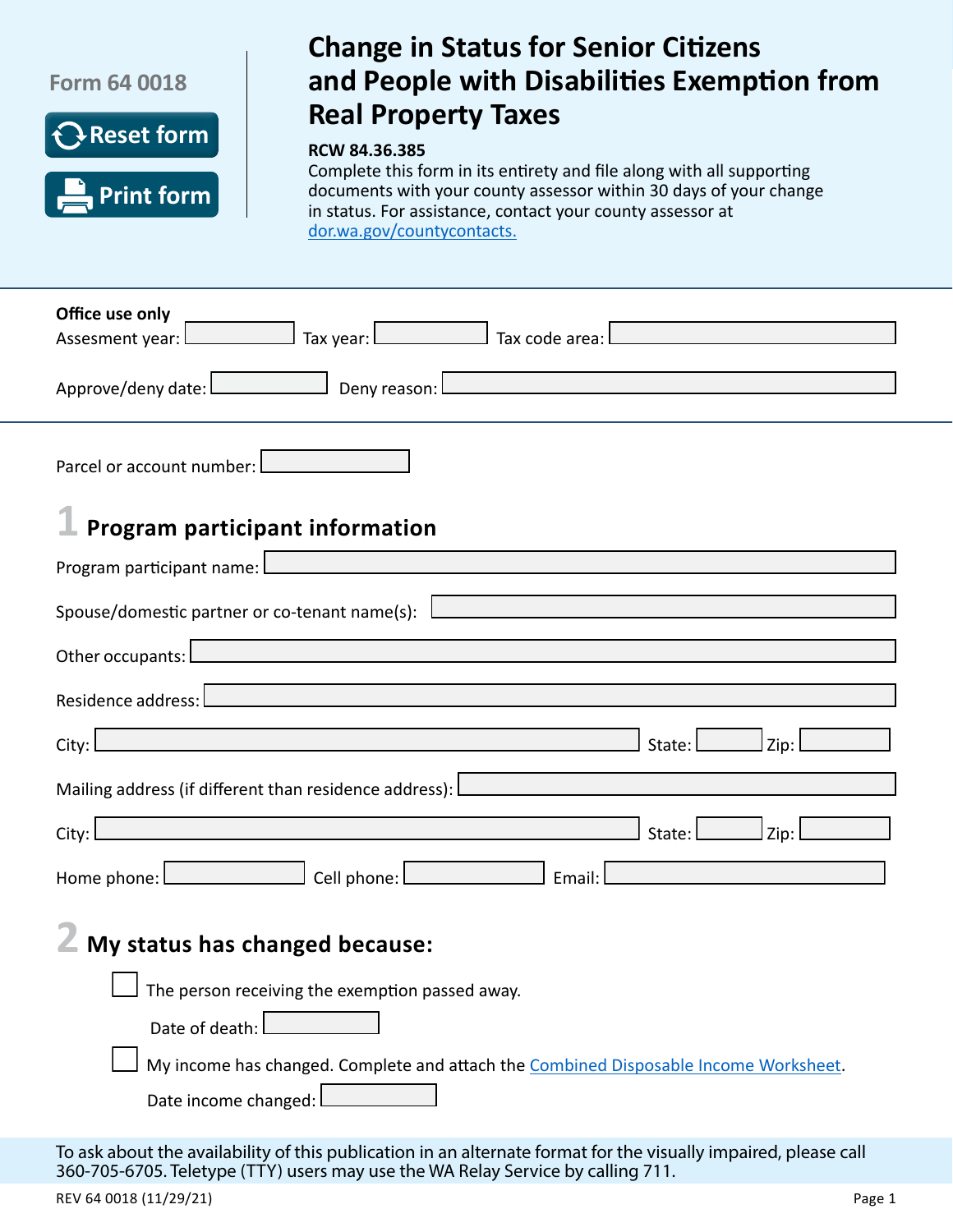# Change in Status for Senior Citizens and People with Disabilities Exemption from Real Property Tax

| My marital or domestic partnership status has changed.                                                                                                                                                                                                                                                                                 |
|----------------------------------------------------------------------------------------------------------------------------------------------------------------------------------------------------------------------------------------------------------------------------------------------------------------------------------------|
| <b>Married</b><br>Legally separated<br>Divorced L                                                                                                                                                                                                                                                                                      |
| Entered or $\Box$ terminated registered domestic partnership l                                                                                                                                                                                                                                                                         |
| I sold my residence.                                                                                                                                                                                                                                                                                                                   |
| Date of sale:                                                                                                                                                                                                                                                                                                                          |
| I moved to a different principal place of residence.                                                                                                                                                                                                                                                                                   |
| Date of move:                                                                                                                                                                                                                                                                                                                          |
| I am no longer disabled or have entered into gainful employment.                                                                                                                                                                                                                                                                       |
| Date:                                                                                                                                                                                                                                                                                                                                  |
| Other (specify):                                                                                                                                                                                                                                                                                                                       |
| Date:                                                                                                                                                                                                                                                                                                                                  |
| 71 and 1940 and 1940 and 200 and 200 and 200 and 200 and 200 and 200 and 200 and 200 and 200 and 200<br>in a complete that the contract the basic design of the contract of the contract of the contract of the contract of the contract of the contract of the contract of the contract of the contract of the contract of the contra |

 (Include any changes that affect the property such as: new construction, boundary line changes, rentals, ownership changes, zoning and land use changes, etc.)

# **3 Certification**

By signing this form, I confirm that I:

- Have attached a completed [Combined Disposable Income Worksheet](http://dor.wa.gov/sites/default/files/legacy/Docs/forms/PropTx/Forms/63-0036.pdf) and supporting documents if my income has changed.
- Understand that any exemption granted through erroneous information is subject to the correct tax being assessed for the last five years, plus a 100 percent penalty.
- Declare under penalty of perjury that the information in this form is true and complete.
- Request a refund under the provisions of RCW 84.69.020 for taxes paid or overpaid as a result of mistake, inadvertence, or lack of knowledge regarding exemption from paying real property taxes pursuant to RCW 84.36.381 through 389.

| Applicant signature: L   | l Date: L | J Percent ownership: L |  |
|--------------------------|-----------|------------------------|--|
| Other owner signature: L | l Date: I | J Percent ownership: L |  |